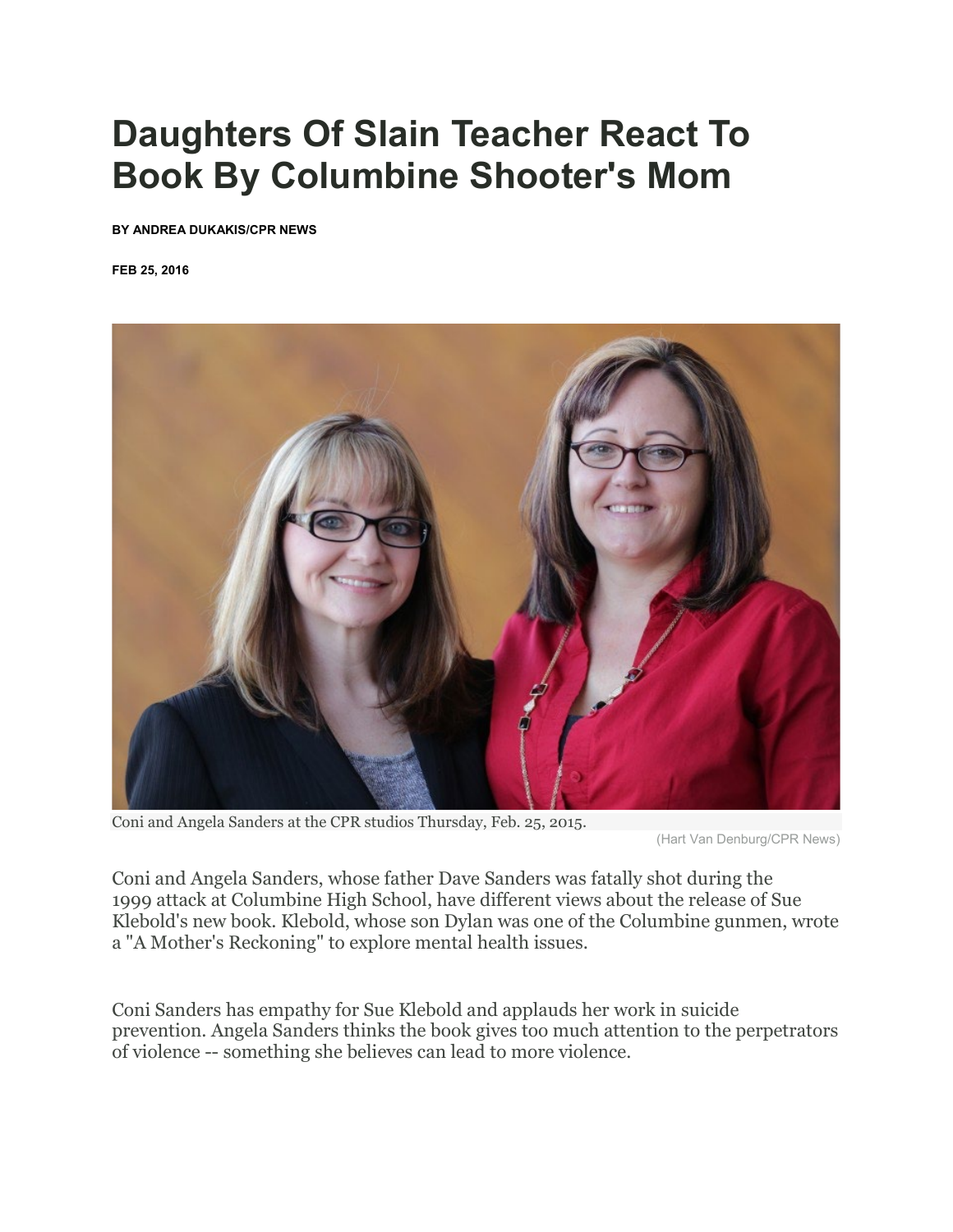Coni and Angela Sanders spoke with Colorado Matters host Ryan Warner. Edited highlights from their conversation are below.

## **How do you both feel about the fact that Sue Klebold has written a book?**

Coni: "My feelings on it were torn because I am really passionate about the no notoriety. You know, let's stop showing pictures and saying the name of mass shooters and try to lessen the sensationalism of it. So my first reaction was, 'Oh my goodness is this going to be another blueprint for mass murder?' ...

"But then there was a piece of me that, once I started hearing it was about mental health, where my heart made a turn and said, 'anything that we can do to identify the risk factors, to get the general public to listen to what those risk factors are is going to be highly beneficial.' But I've heard the boy's name who shot and killed our dad over and over again. And that is really traumatic not only for us, but for, you know the community and specifically Colorado.

Angela: "I wonder why 17 years later. I have not read the book so I can not speak on that. I don't know if I will read the book.

"In the interviews that I have seen and listened to, I feel like they're a really great tribute to Dylan. But for me personally, I don't see anything answered or any way to help people through what's being said. Again, obviously, I'm not a mental health profession, but just, in my listening and my watching, I'm not seeing any "aha" [moments].

Coni: "When I called her after the interview ... and I said what do you think and she said, 'it was a nice tribute to a murderer.' And the one thing that I love is that, you know, we can have such differing opinions on such things. But you know, seeing it from her point of view, I can also see how this was traumatic for other people. Many of our family members have never been heard. And so for people to hear the story of the people that murdered our family members, but our family members are forgotten, is difficult."

#### **Klebold said that she thinks of her son's actions as a suicide, as well as murder. She acknowledged that's a controversial viewpoint, maybe one borne of self-preservation. What do you think?**

Coni: "So one of the things that I've spent a lot of time in my profession is you know, having empathy, trying to see the world from other people's perspective. And I understand her need to see it as a suicide.

"I don't know that any human being could manage the guilt and the emotion surrounding the fact that all of these lives have been lost or significantly altered by her son so I think that's a self-protective mechanism. But again, it goes back to that kind of downplaying the murder side of it. But I understand her need to do that. She couldn't process what he had done with each individual person that was harmed."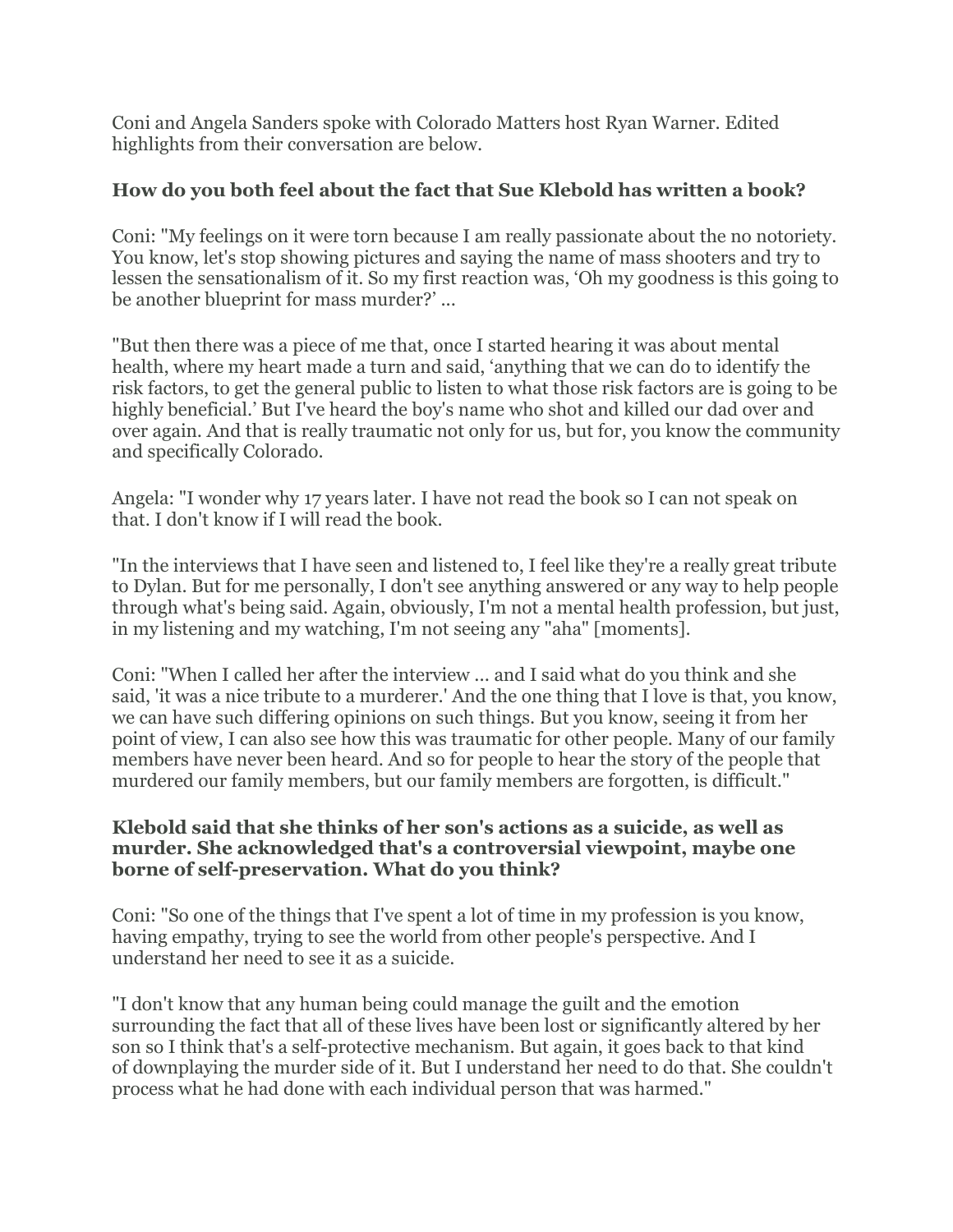

A boy looks through the fence at the Columbine High School tennis courts in Littleton, Colo., days after the April 20, 1999 shootings.

(AP Photo/Eric Gay)

Angela: "That might be somewhere where my sister and I actually agree. I definitely think that that's probably some self-protection for her. "And in my opinion, I don't think that she's really fully grasped -- not grasped, I think she knows what happened -- but I don't know that she's ok with it in her head to just say it. ... I'm not anti-Sue Klebold, I couldn't even imagine what this poor woman is going through. And I do feel for her in that aspect. I just feel some frustrations in other places."

### **One thing that Sue Klebold says in the book is to "shut up" and listen to your kids? Does that ring true to you?**

Coni: "Yes and I can say that as a parent. My daughter went through some really difficult things and I myself missed some of the signs. And she ended up in trouble.

"It wasn't anything serious, but it was at that moment that I think I realized as a parent, we have an influence on our children, but we're not the only influence. That may be where some of my identifying with Sue Klebold comes from, is that I have been in the